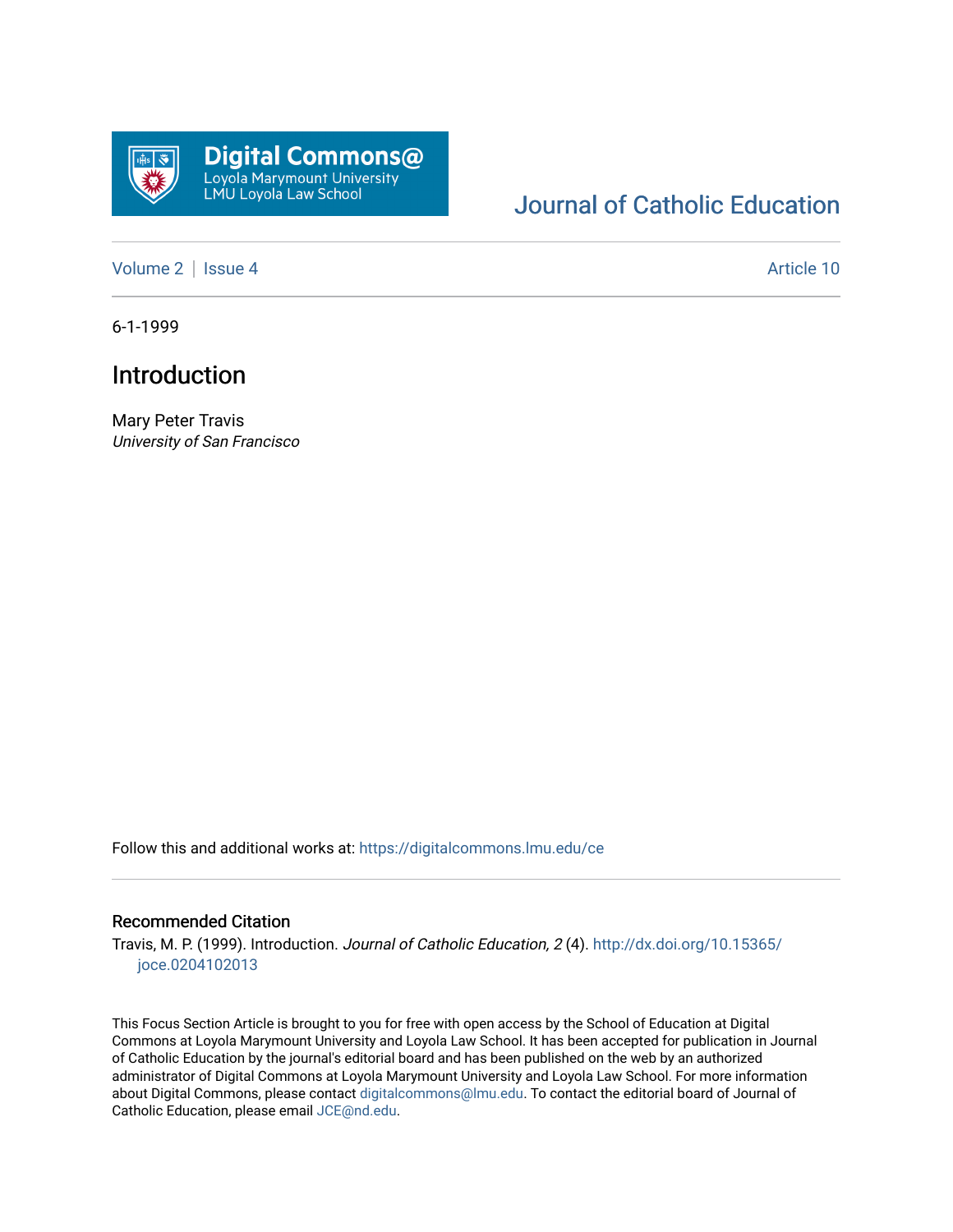# **FOCUS SECTION**

## **INTRODUCTION**

### MARY PETER TRAVISS, O.R *Univcrsilx of San Francisco*

The week that we assembled the articles for this issue's focus on finance<br>of Catholic schools, the National Catholic Educational Association pub-The week that we assembled the articles for this issue's focus on finance lished a new manual. *Business Management in the Catholic Schools* by Joan Correcia, OR This valuable handbook concludes with an important observation:

The call to stewardship is an important challenge for Catholic schools. The work of the business office, although often behind the scenes, facilitates the school's ability to meet this challenge. Business managers should realize the value of their contribution in carrying out the mission of the school. They are called to approach financial matters in a Gospel context, remembering that they are about God's work, mundane as it may appear. It is this focus that enables business managers to be a part of the goal of all Catholic education, "to teach as Jesus did." (1999, p. 49)

Each author in the focus section is aware of the need to approach the financial aspects of the Catholic school in a Gospel context. In fact, the two scholars have demonstrated the need to make an explicit and visible connection between financial planning and the core reason for the existence of Catholic schools: the evangelical formation of their students.

Theodore J. Wallace demonstrates the urgent need to refocus on our distinctive Catholic identity if Catholic schools are not to be replaced by charter schools. Charter schools often do what Catholic schools claim to do, yet are tuition free. The students we are most eager to reach—the very poor—are those who are unaccustomed to paying tuitions or fees. To strengthen his case for the need seriously to consider publicly funded vouchers, Wallace cites the work of Peterson and Hassel, *Learning from School Choice,* reviewed in this issue.

Richard Burke argues that while financial planning is essential, it is inappropriate when used with a view toward determining future directions of the school. His Catholic School Planning Model flows from the philosophy and mission statement of the school.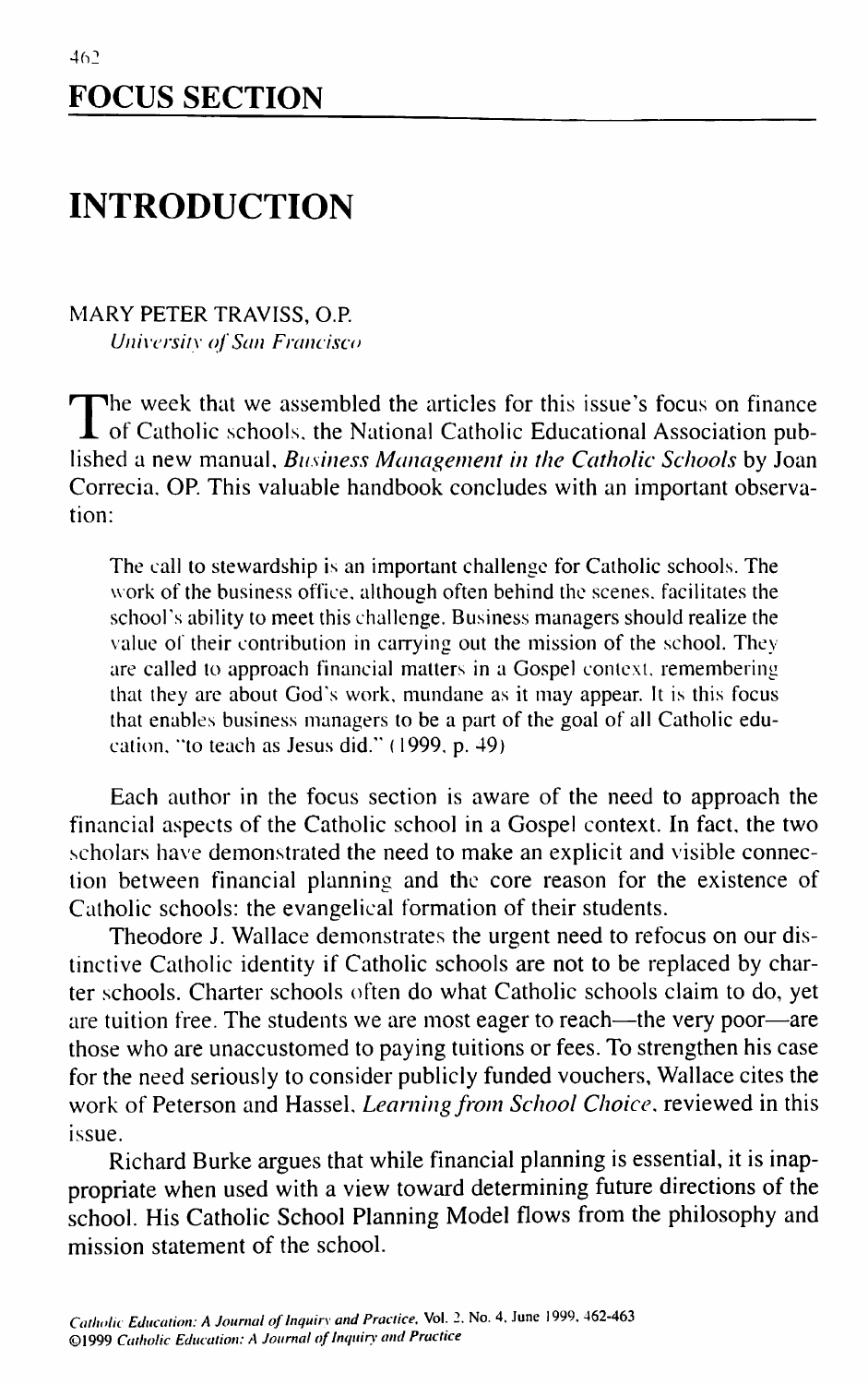In light of the current emphasis on the Catholic identity of the Church's schools, it is important that financial concerns be viewed in the context of the question of identity. The schools' financial aspects are intricately woven into the fibers of the materials which constitute the responses to the two important questions of the day, "Whom do we serve?" and ''How do we serve?"

*Mary Peter Traviss, O.P., is the director of the Institute for Catholic Educational Leadership at the University of San Francisco.*